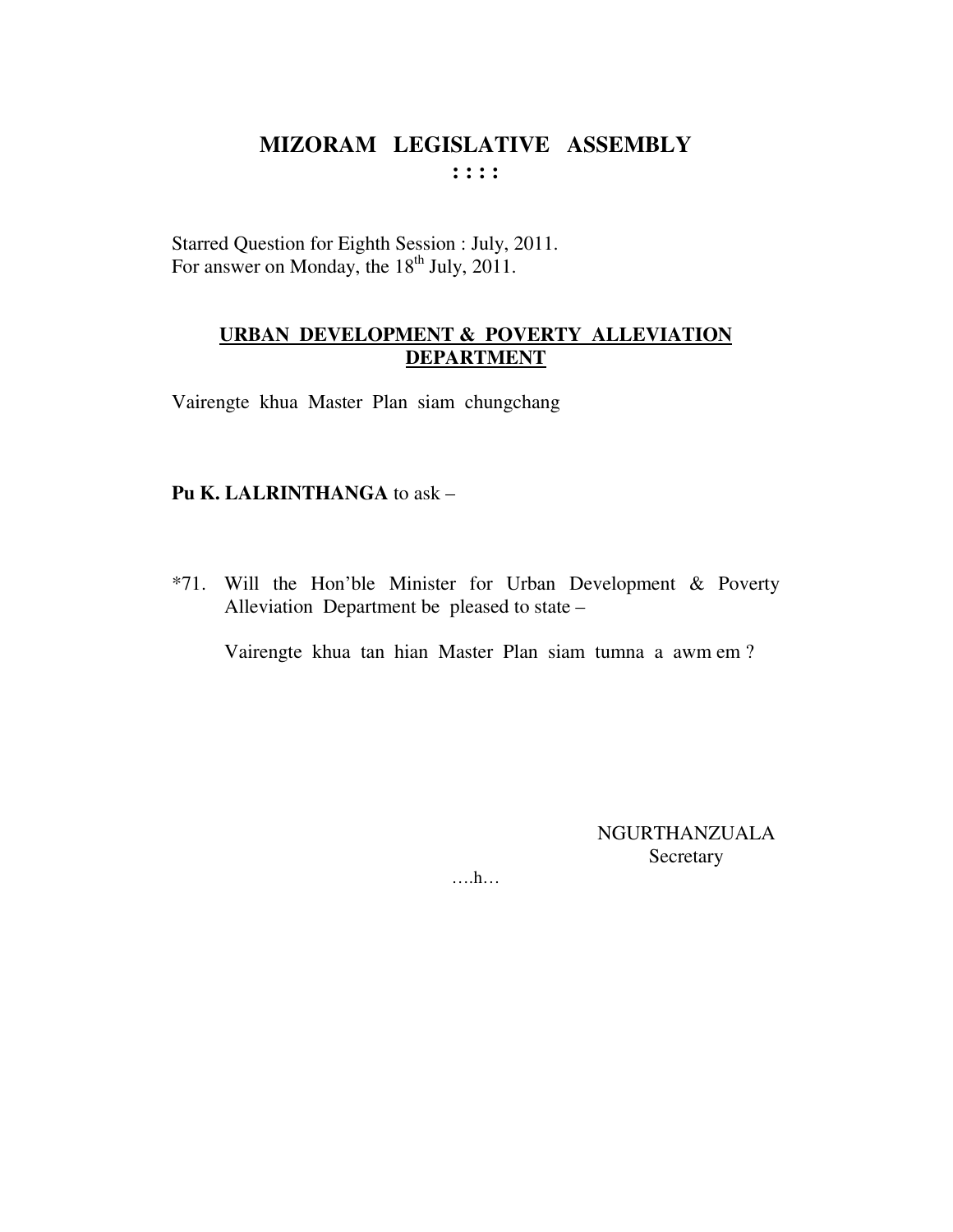Starred Question for Eighth Session : July, 2011. For answer on Monday, the  $18^{th}$  July, 2011.

## **FOOD, CIVIL SUPPLIES & CONSUMER AFFAIRS DEPARTMENT**

Buhfai chungchang

## **Pu LALDUHOMA** to ask –

- \*72. Will the Hon'ble Minister for Food, Civil Supplies & Consumer Affairs Department be pleased to state –
	- a) Mizoram Sorkarin FCI atanga buhfai a leina, BPL leh APL rate (per kg)
	- b) Retailer-te hnena a pek chhuahna rate (BPL & APL) (per kg)
	- c) Retailer ten mipui hnena an hralhna rate (per kg)
	- d) FCI nilo, hmun dang atanga lei zat leh a rate (per kg), 2010- 2011 inkarah.

 NGURTHANZUALA Secretary

...st…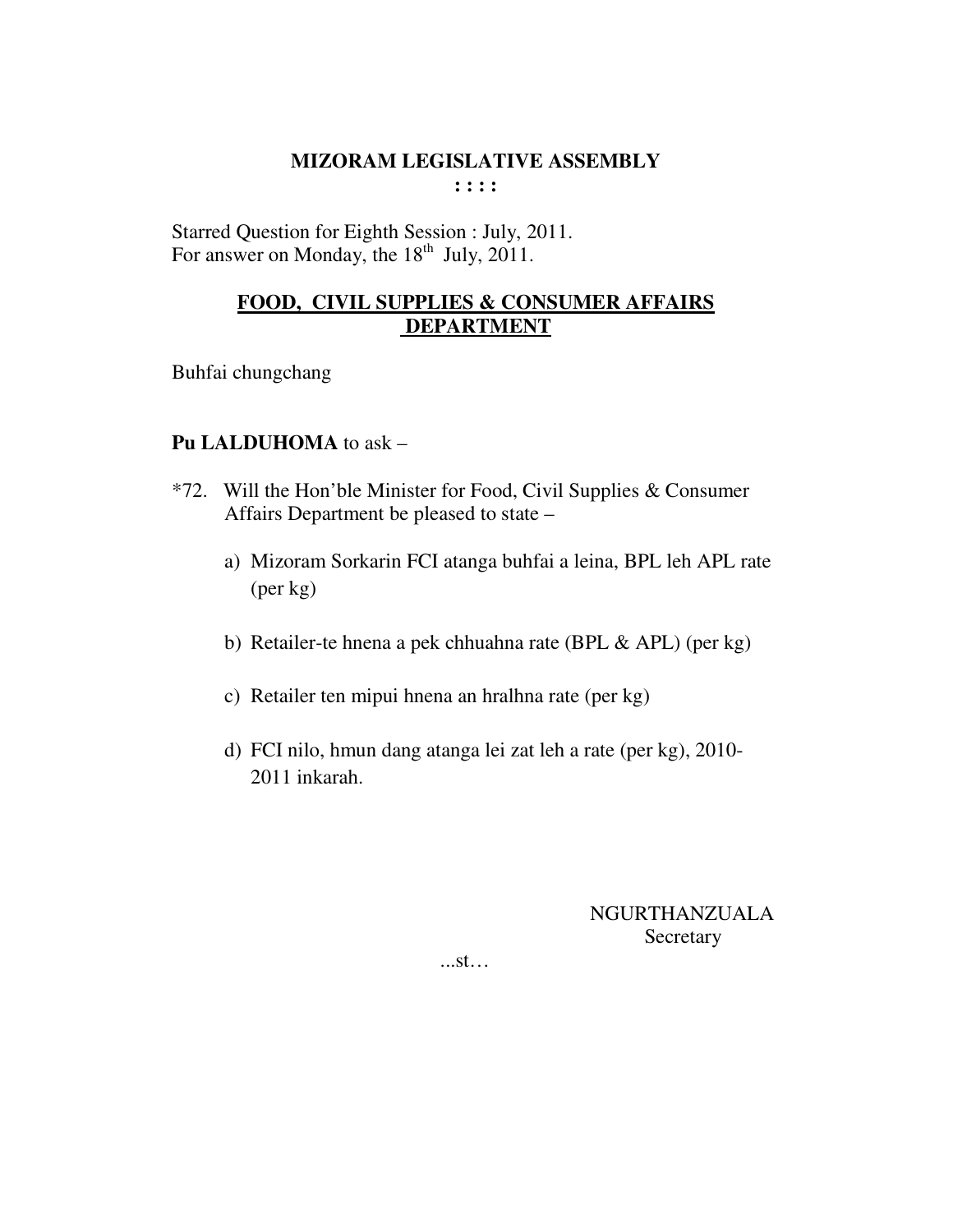Starred Question for Eighth Session : July, 2011 For answer on Monday, the  $18<sup>th</sup>$  July, 2011.

## URBAN DEVELOPMENT & POVERTY ALLEVIATION **DEPARTMENT**

Local Council inthlan chungchang.

## Pu C. RAMHLUNA to ask -

\*73. Will the Hon'ble Minister for Urban Development & Poverty Alleviation Department be pleased to state –

Aizawl khawpui chhunga Local Council-te hi engtikah nge inthlanna buatsaih tum a nih?

> NGURTHANZUALA Secretary

 $***m***$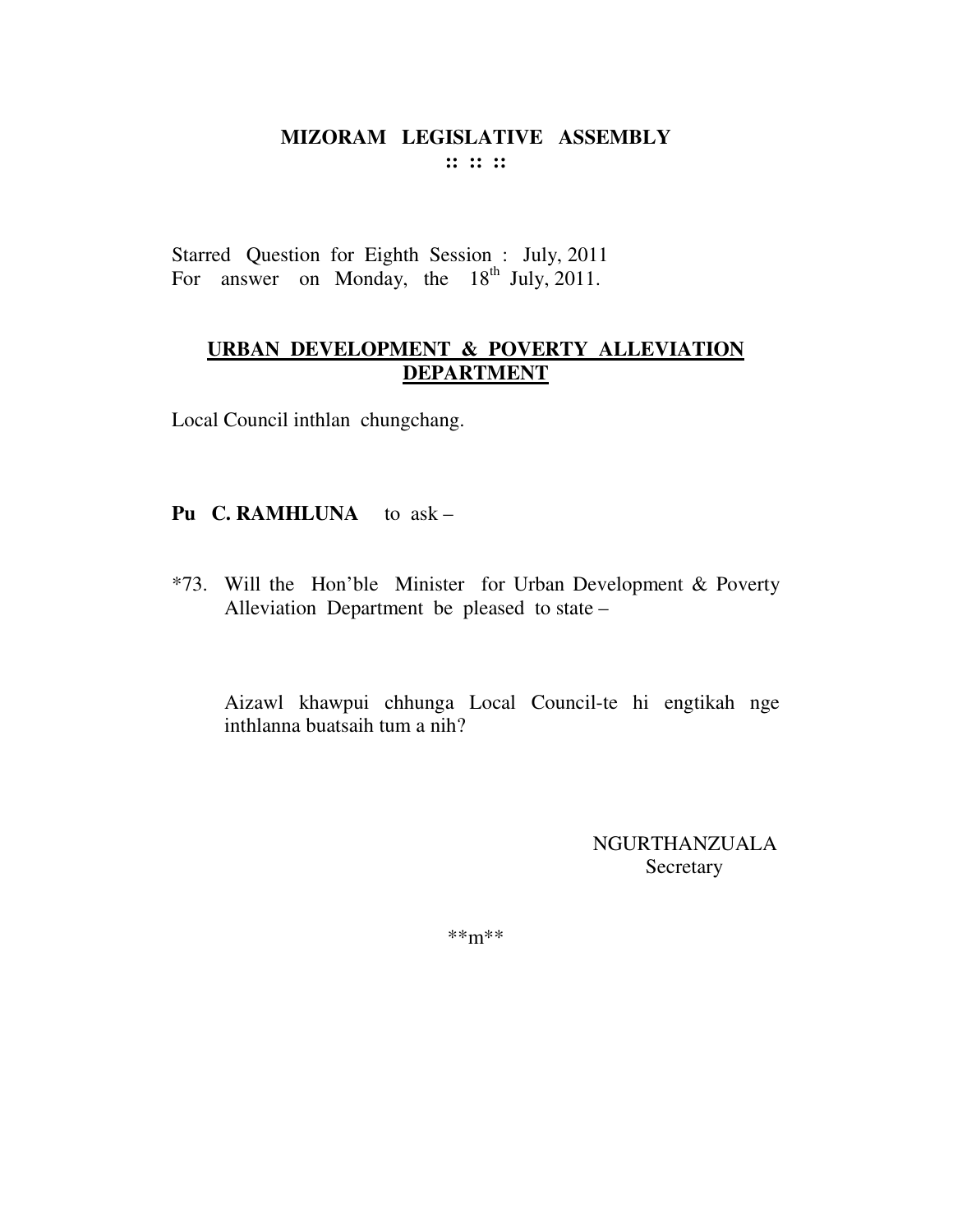Starred Question for Eighth Session : July, 2011 For answer on Monday, the  $18<sup>th</sup>$  July, 2011.

## **HOME DEPARTMENT**

Indo-Bangladesh Border fencing chungchang.

#### **Lt. Col. Z.S. ZUALA** to ask –

- \*74. Will the Hon'ble Minister for Home Department be pleased to state –
	- a) Indo-Bangladesh Border fencing hi Mizoram chhungah hian tih zawh tawh a ni em?
	- b) Fencing hi kan ram chhungah engtianga thuk nge a lo luh hlawm?
	- c) Ram saw inkalpawhna siam a ni em?

## NGURTHANZUALA Secretary

\*\*m\*\*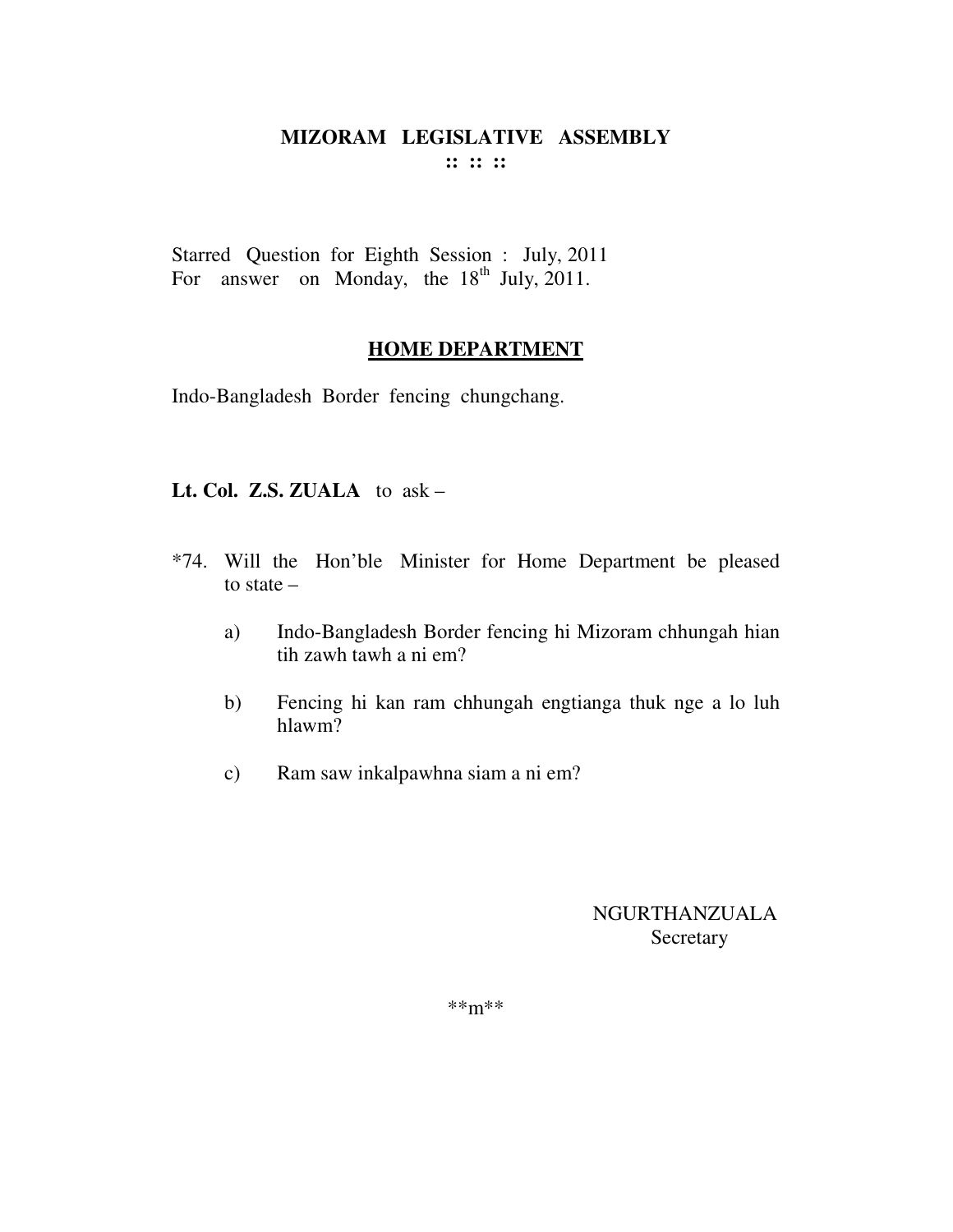Starred Question for Eighth Session : July, 2011.<br>For answer on Monday, the 18<sup>th</sup> July, 2011.

## **HOME DEPARTMENT**

Lunglei a Superintandent of Police Quarter sak chungchang

#### Pu B. LALTHLENGLIANA to ask -

\*75. Will the Hon'ble Minister for Home Department be pleased to state  $-$ 

> Lunglei Superintendent of Police Quarter sak mek hi tunge contractor?

> > **NGURTHANZUALA** Secretary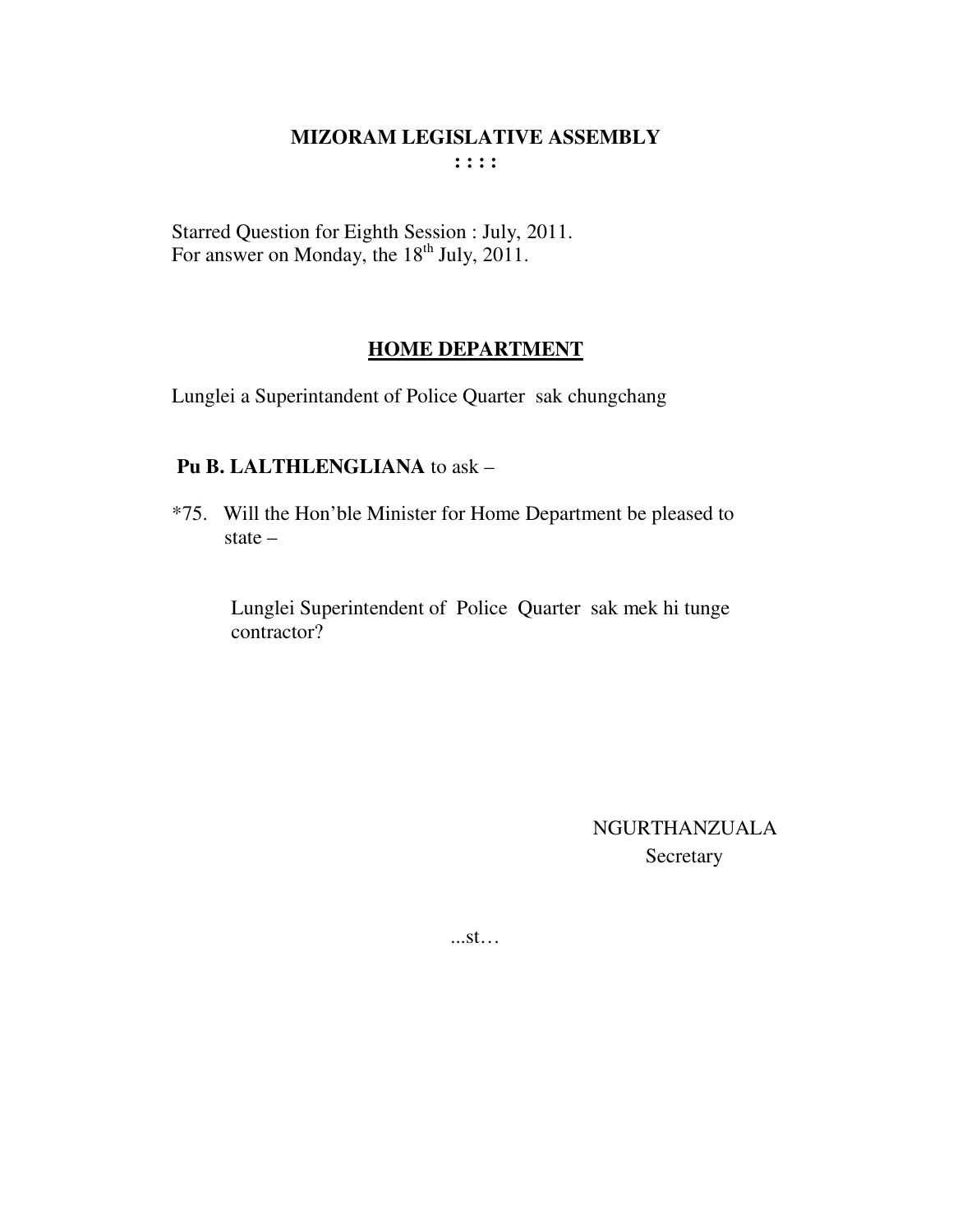Starred Question for Eighth Session : July, 2011 For answer on Monday, the 18<sup>th</sup> July, 2011.

## **HOME DEPARTMENT**

Electoral Roll hman chungchang.

## **Pu B. LALTHLENGLIANA** to ask –

\*76. Will the Hon'ble Minister for Home Department be pleased to state –

 Tripura atanga Tuikuk ral tlante lak let leh mekah hian eng kum Electoral Roll nge hman a nih?

> NGURTHANZUALA Secretary

\*\*m\*\*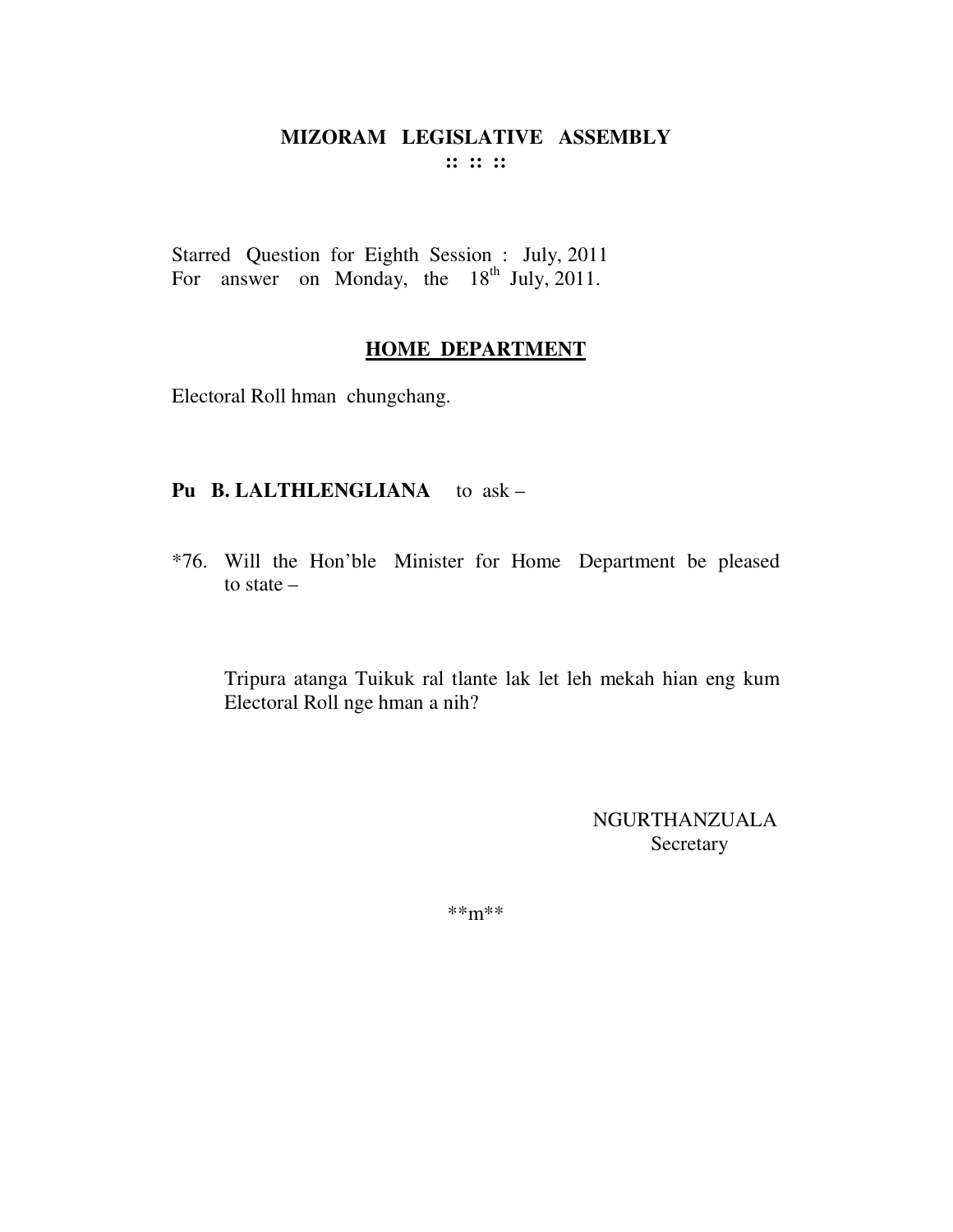Starred Question for Eighth Session : July, 2011. For answer on Monday, the 18<sup>th</sup> July, 2011.

## **HOME DEPARTMENT**

Southern Range-a DIG dah chungchang

## Pu JOSEPH LALHIMPUIA to ask -

 $*77.$ Will the Hon'ble Minister for Home Department be pleased to state  $-$ 

Southern Range-ah hian Deputy Inspector General (DIG) dah tumna a awm em? Engtikah nge mumal zawkin a function theih ang?

> NGURTHANZUALA Secretary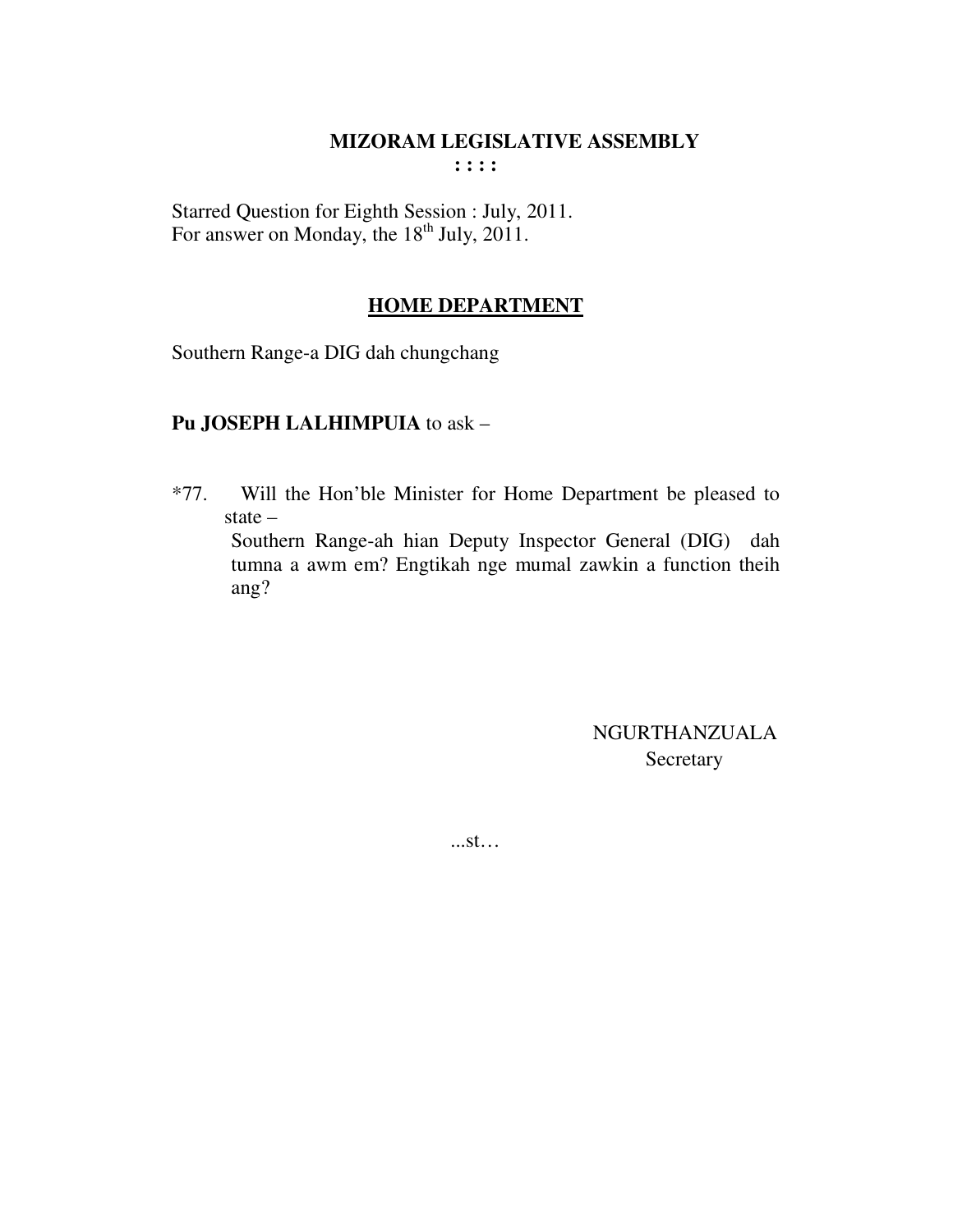Starred Question for Eighth Session : July, 2011. For answer on Monday, the  $18<sup>th</sup>$  July, 2011.

#### DEPARTMENT OF PERSONNEL & ADMINISTRATIVE **REFORMS**

Recruitment Rules chungchang

#### Pu K. LIANTLINGA to ask -

\*78. Will the Hon'ble Minister for Department of Personnel & Administrative Reforms be pleased to state –

Mizoram Sorkar Department hrang hrang 22 lai Recruitment Rules la nei fello te atang khan, tun dinhmunah Department engzat in nge an Recruitment Rules rawn ti fel tawh min hrilh thei em?

> **NGURTHANZUALA** Secretary

 $\dots h\dots$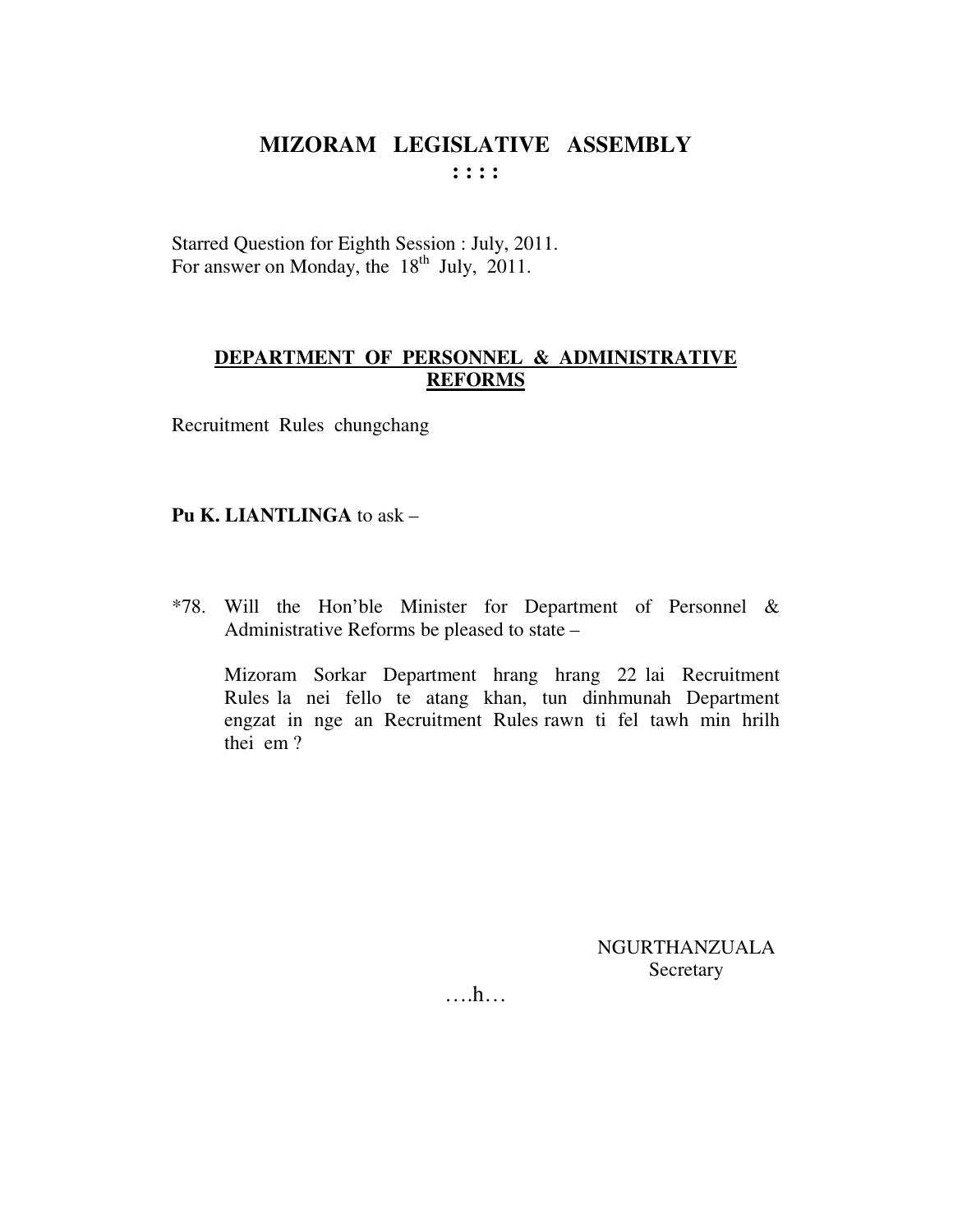# **MIZORAM LEGISLATIVE ASSEMBLY**

**: : :** 

Starred Question for Eighth Session : July, 2011 For answer on Monday, the  $18<sup>th</sup>$  July, 2011

# **HOME DEPARTMENT**

Sipai chhawr chungchang –

# **Pu R.L. PIANMAWIA** to ask –

\*79. Will the Hon'ble Minister for Home Department be pleased to state –

Police Lal ten Sipai an chhawr thin kha tihtawp a ni tawh em ?

 NGURTHANZUALA Secretary.

\*\*\*v\*\*\*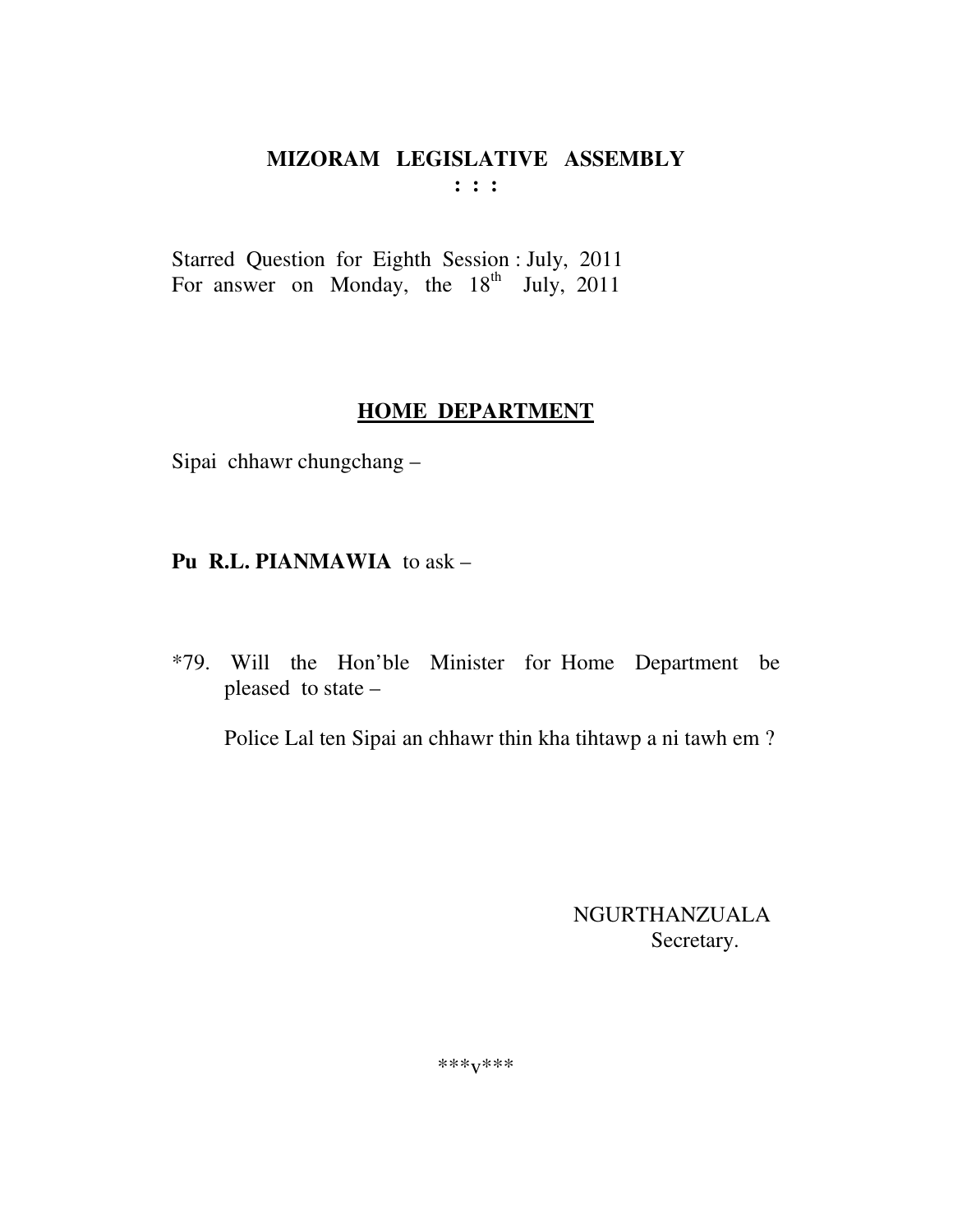Starred Question for Eighth Session : July, 2011.<br>For answer on Monday, the 18<sup>th</sup> July, 2011.

## **HOME DEPARTMENT**

Security Commission chungchang

#### Pu LALTHANSANGA to ask -

- \*80. Will the Hon'ble Minister for Home Department be pleased to state  $$ 
	- a) Security Commission hi vawi engzatnge an thutkhawm tawh?
	- b) An hmalak tawhna min hrilh thei em?

NGURTHANZUALA Secretary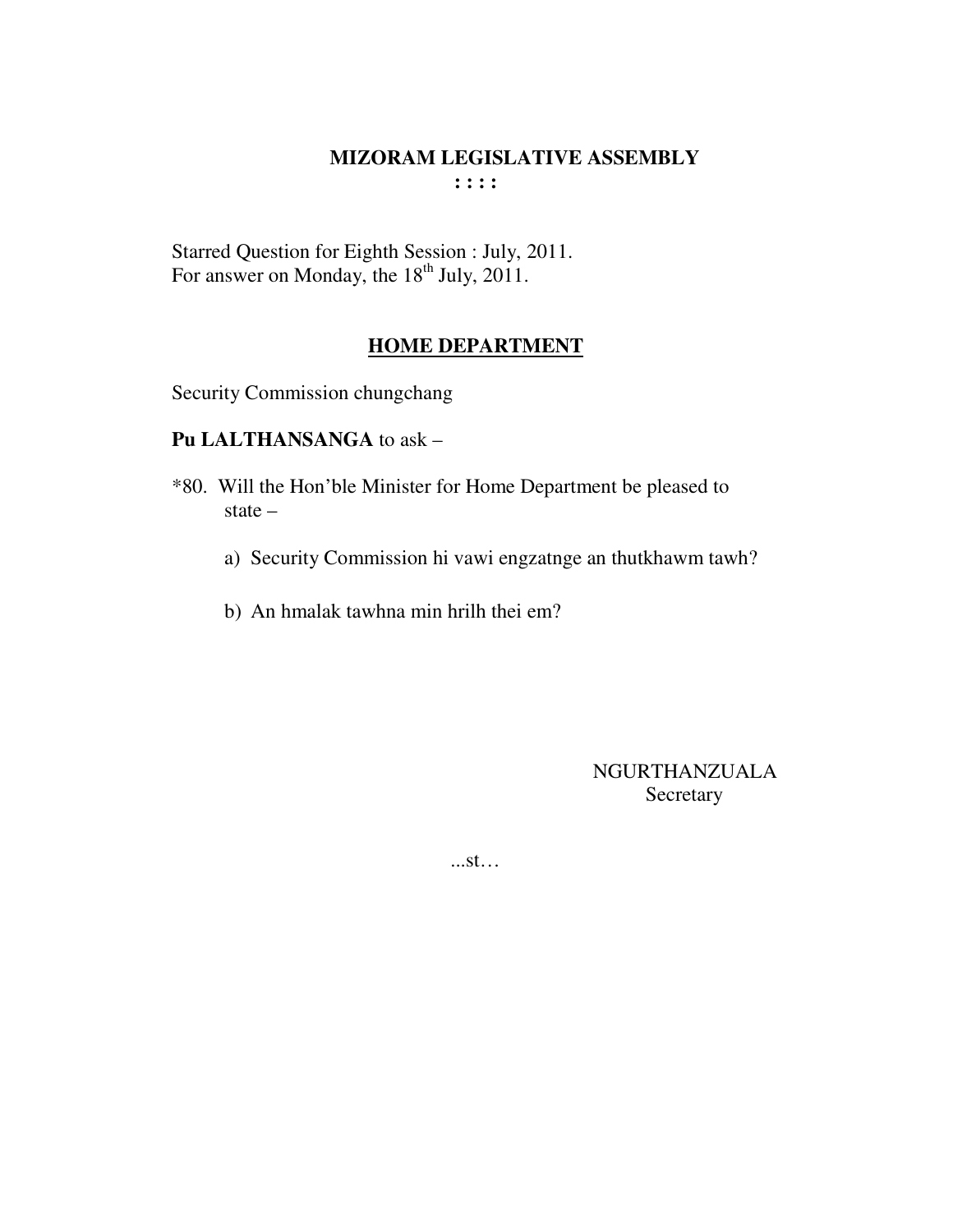#### MIZORAM LEGISLATIVE ASSEMBLY  $\mathbf{11} \mathbf{11} \mathbf{11}$

Starred Question for Eighth Session : July, 2011 For answer on Monday, the  $18<sup>th</sup>$  July, 2011.

#### **HOME DEPARTMENT**

ACBI hnathawk rukbo chungchang.

## Pu T.T. ZOTHANSANGA to ask -

\*81. Will the Hon'ble Minister for Home Department be pleased to state  $-$ 

ACBI Infrastructure hnathawkte June 6 - a rukbo, June 16 - a chhanchhuahnaah Sorkar-in sum engzat nge a sen?

> NGURTHANZUALA Secretary

 $***m***$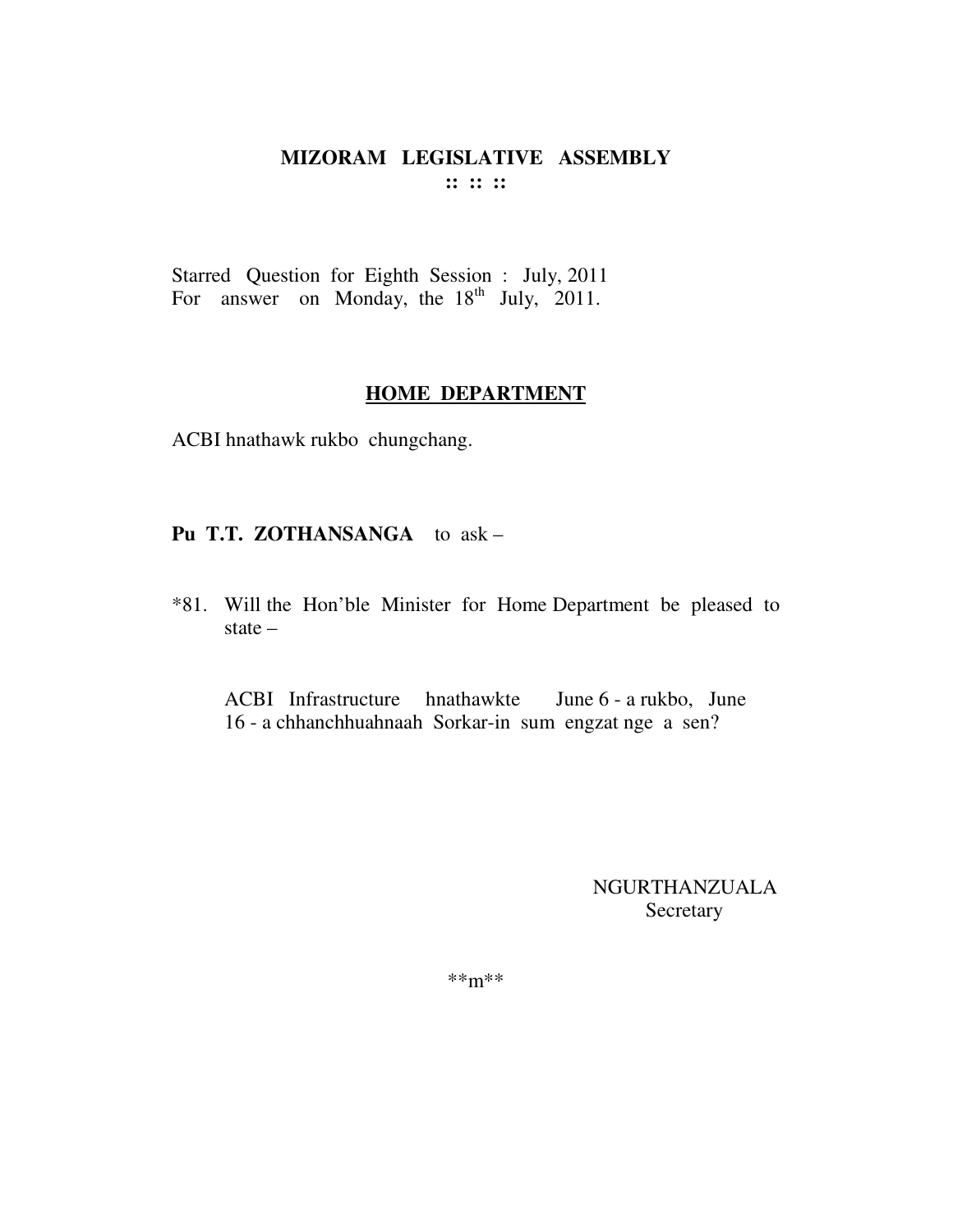# MIZORAM LEGISLATIVE ASSEMBLY

 $: : :$ 

Starred Question for Eighth Session : July, 2011 For answer on Monday, the 18<sup>th</sup> July, 2011

## **URBAN DEVELOPMENT & POVERTY ALLEVIATION DEPARTMENT**

Economically Weaker Section Housing Scheme chungchang –

# Pu T.T. ZOTHANSANGA to ask -

\*82. Will the Hon'ble Minister for Urban Development & Poverty Alleviation Department be pleased to state -

Economically Weaker Section Housing Scheme hi khawi District ah te nge kalpui anih?

> **NGURTHANZUALA** Secretary.

\*\*\* $V$ \*\*\*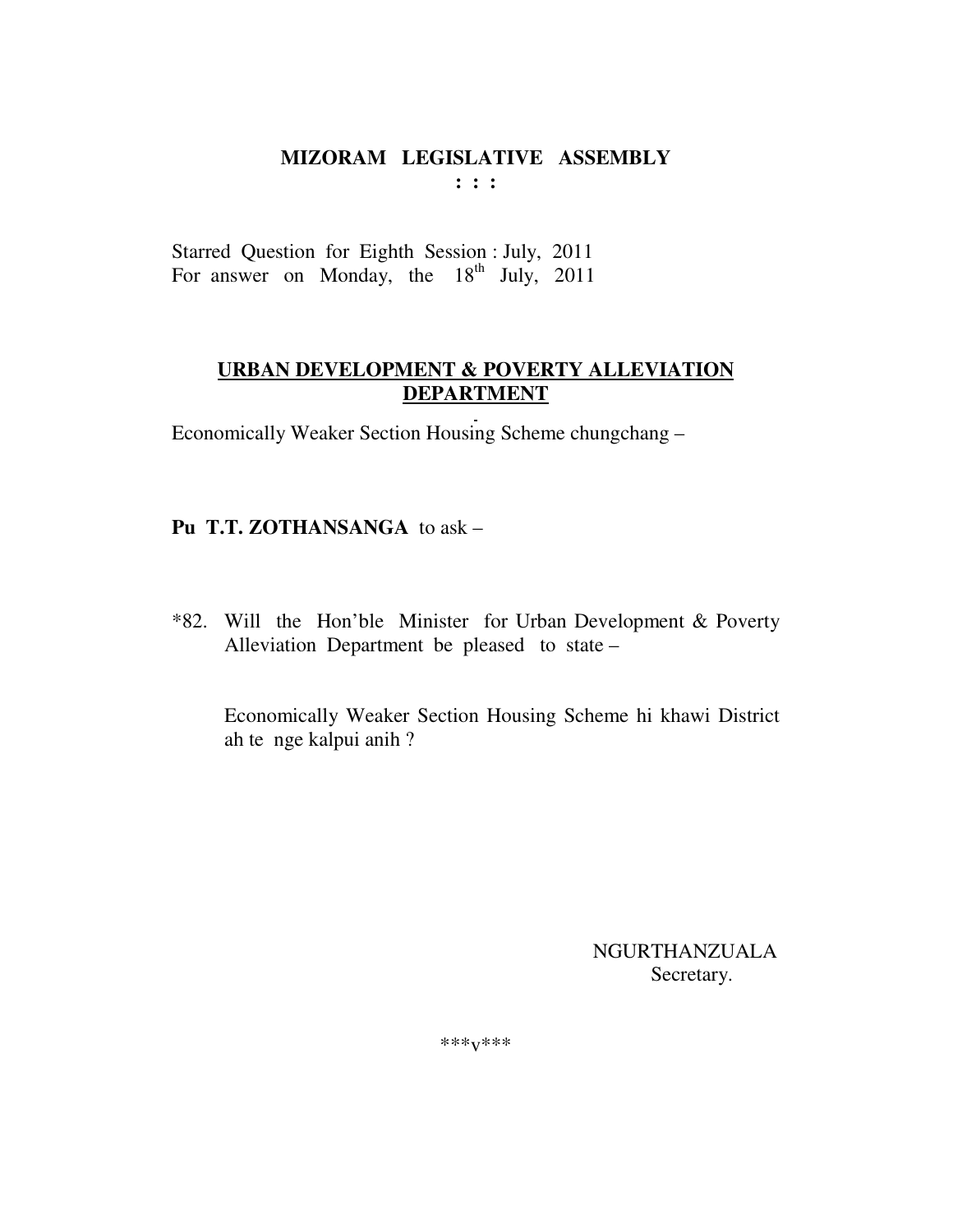Starred Question for Eighth Session : July, 2011. For answer on Monday, the  $18<sup>th</sup>$  July, 2011.

#### **HOME DEPARTMENT**

Hel beihna-a thi chhungte chungchang.

**Lt. Col. Z.S. ZUALA** to ask -

- \*83. Will the Hon'ble Minister for Home Department be pleased to state –
	- (a) Mizoram Police hel beihnaa thi chhungte (next of kin) Sorkar hna pek loh an awm em ? Awm nise, engvanga pek loh nge an nih ?
	- (b) Sipai indo naa thi chhungte Mizoram Sorkarin hna la pek loh a nei em ?

NGURTHANZUALA Secretary.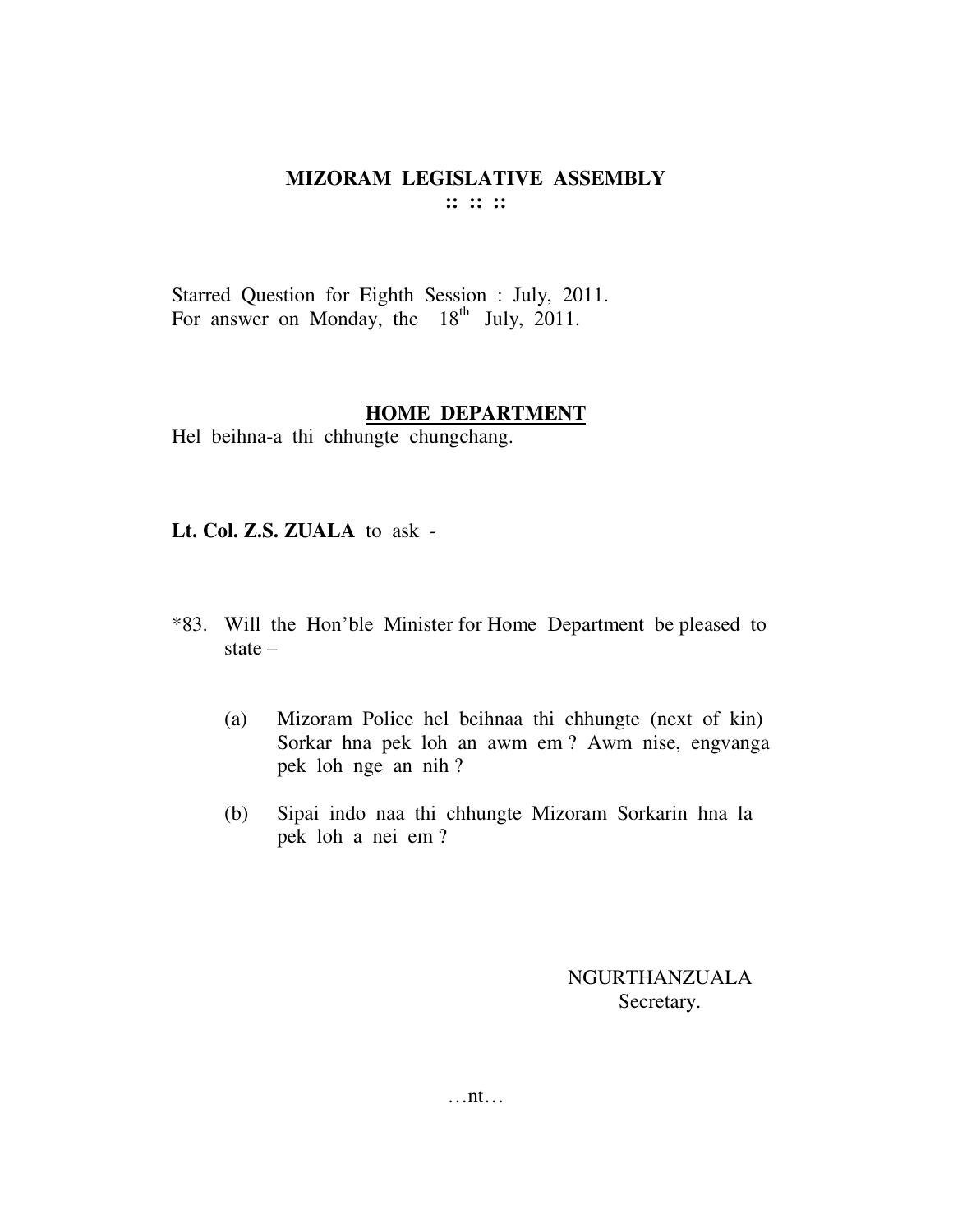Starred Question for Eighth Session : July, 2011.<br>For answer on Monday, the 18<sup>th</sup> July, 2011.

#### **TAXATION DEPARTMENT**

Income Tax Office chungchang.

## Pu LALTHANSANGA to ask -

\*84. Will the Hon'ble Minister for Taxation Department be pleased to state -

Mizoramah Income Tax Office hi dah tumna Sorkar hian a nei  $em$ ?

> NGURTHANZUALA Secretary.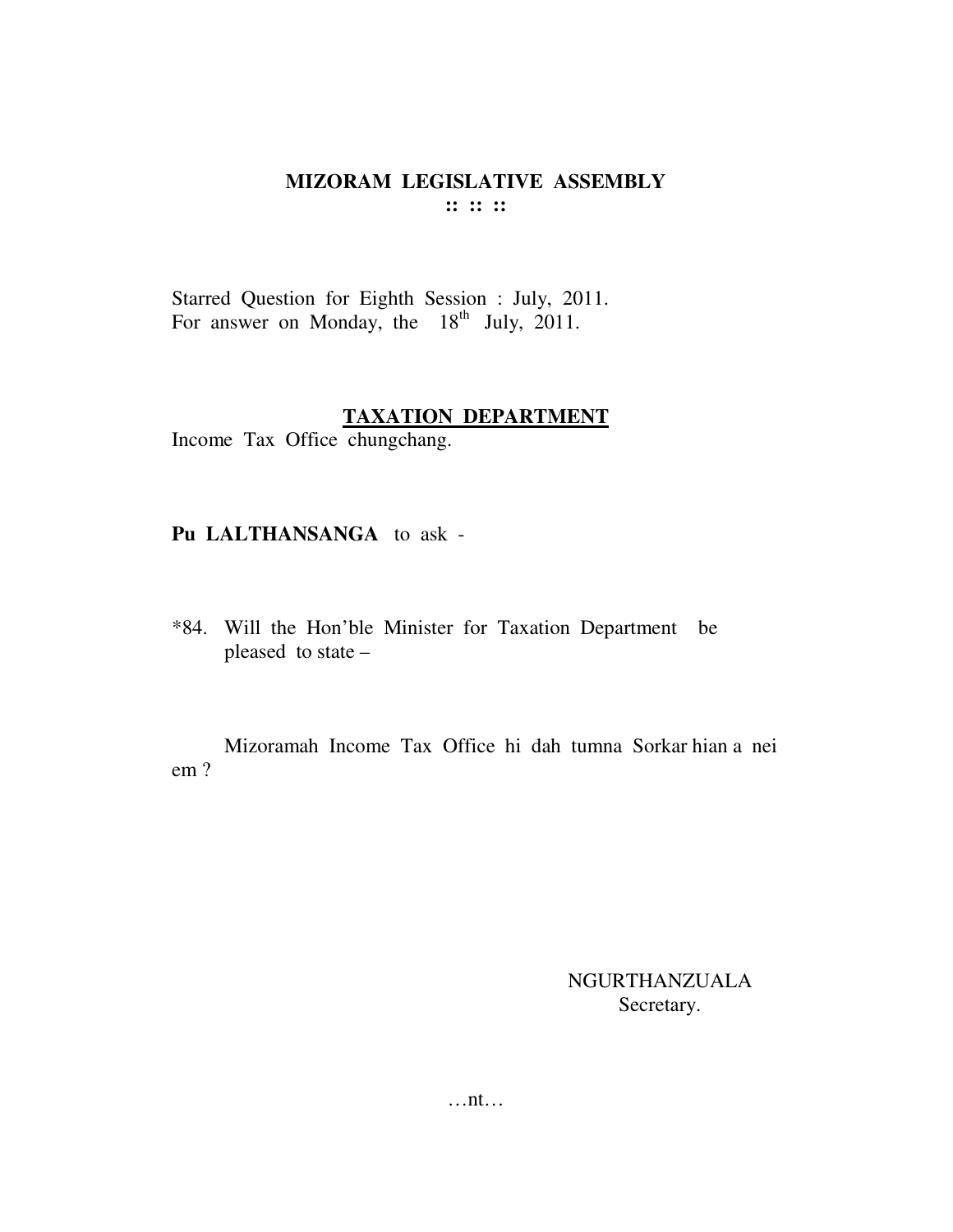#### **MIZORAM LEGISLATIVE ASSEMBLY**  $\cdots$

Starred Question for Eighth Session : July, 2011.<br>For answer on Monday, the 18<sup>th</sup> July, 2011.

## **HOME DEPARTMENT**

Vairengte a IR dah chungchang

## Pu K.LALRINTHANGA to ask -

\*85. Will the Hon'ble Minister for Home Department be pleased to state  $-$ 

Vairengte khua-ah hian IR dah tumna a awm em?

**NGURTHANZUALA** Secretary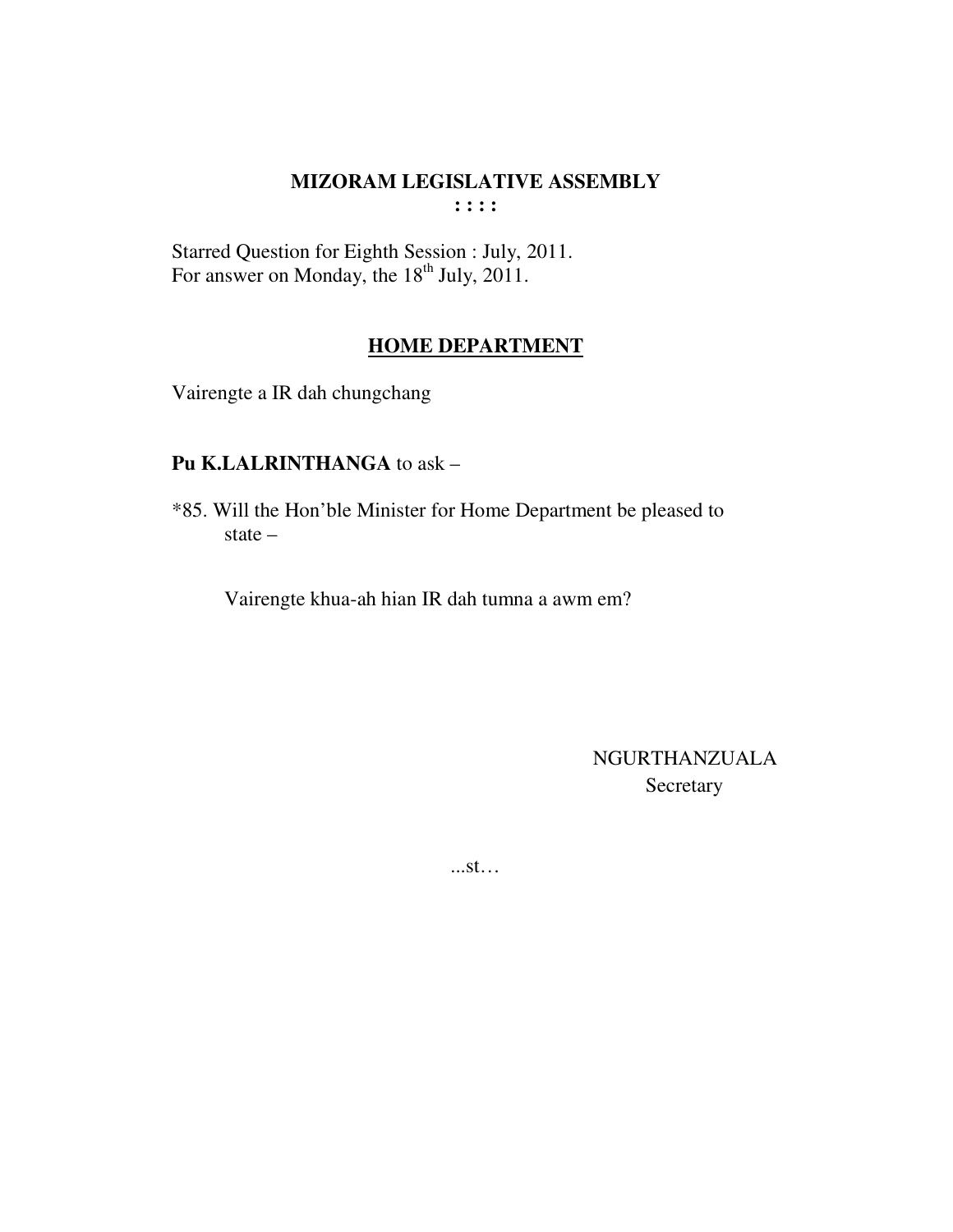Starred Question for Eighth Session : July, 2011 For answer on Monday, the  $18<sup>th</sup>$  July, 2011.

#### **HOME DEPARTMENT**

Thingsai leh Hnahthial Police Station chungchang.

#### **Pu JOHN SIAMKUNGA** to ask –

- \*86. Will the Hon'ble Minister for Home Department be pleased to state –
	- (a) Thingsai Police Station-a Police check gate kum 2010-a hawn hi tihchangtlun tumna a awm em?
	- (b)  $13<sup>th</sup>$  Finance Commission hnuaia rawtna awm angin Hnahthial Police Station hi engtikah nge thuam that anih dawn?

NGURTHANZUALA Secretary

\*\*m\*\*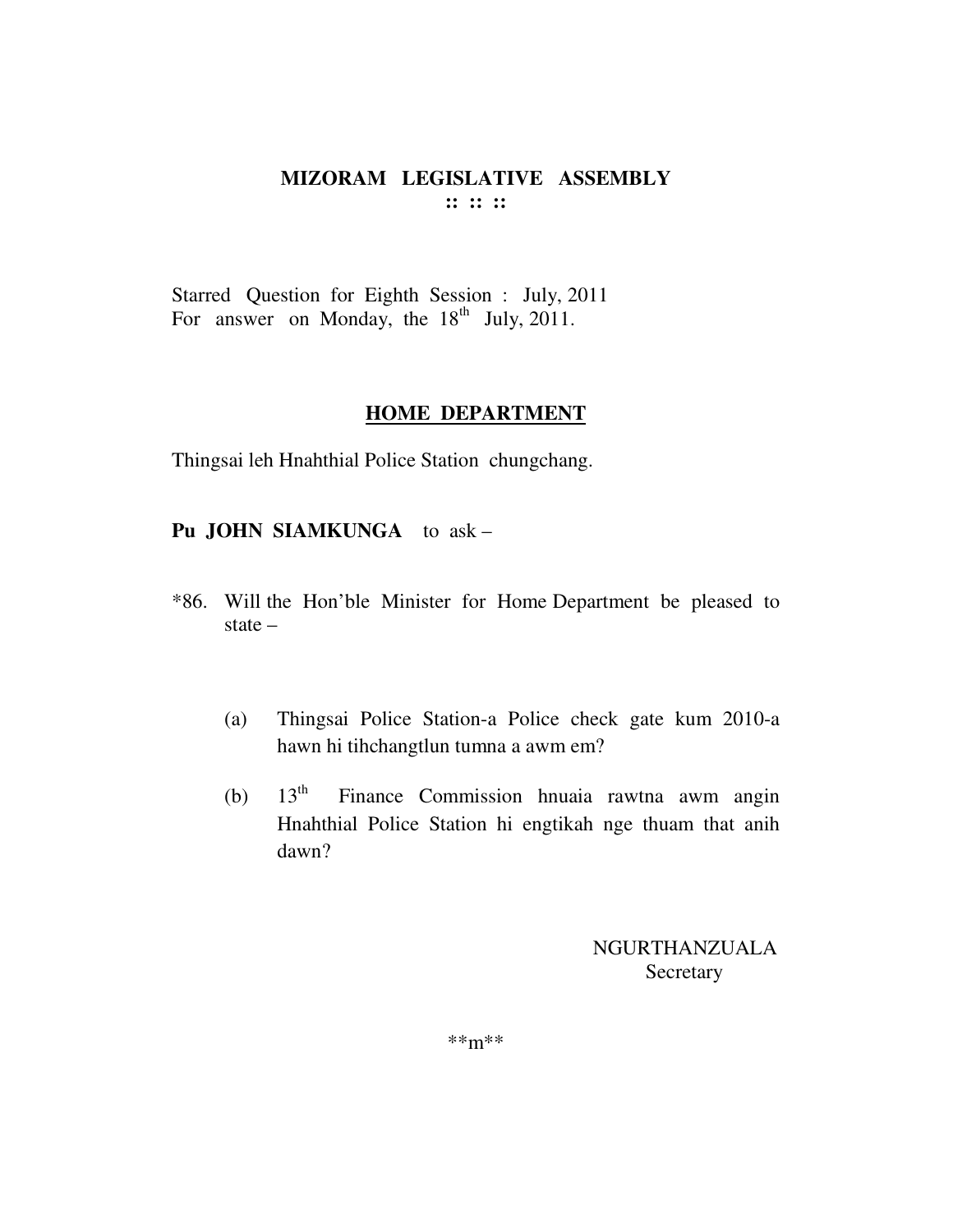Starred Question for Eighth Session : July, 2011. For answer on Monday, the 18<sup>th</sup> July, 2011.

#### **HOME DEPARTMENT**

Lunglei Fire Station Building chungchang

## Pu JOSEPH LALHIMPUIA to ask -

\*87. Will the Hon'ble Minister for Home Department be pleased to state  $-$ 

Lunglei Fire Station Building leh Quarters-te hi sak that tumna a awm  $em?$ 

> **NGURTHANZUALA** Secretary

 $\dots h\dots$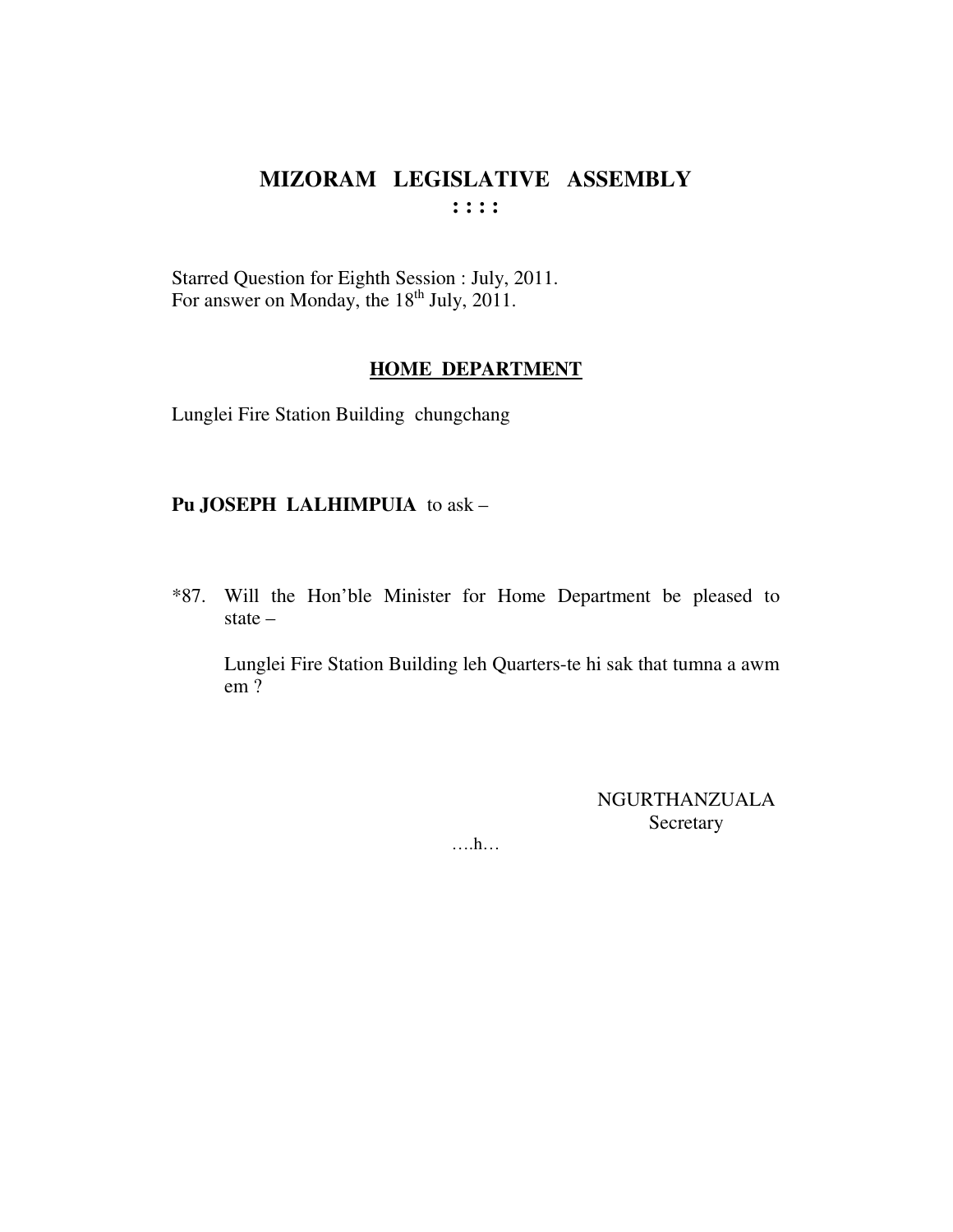Starred Question for Eighth Session : July, 2011. For answer on Monday, the  $18<sup>th</sup>$  July, 2011.

#### **URBAN DEVELOPMENT & POVERTY ALLEVIATION DEPARTMENT**

Hnahthial khawpui chei chungchang

#### **Pu JOHN SIAMKUNGA** to ask –

\*88. Will the Hon'ble Minister for Urban Development & Poverty Alleviation Department be pleased to state –

 Urban Development & Poverty Alleviation Department hnuaiah Hnahthial khawpui chei hna hi engtikah nge thawh tan a nih ang ?

> NGURTHANZUALA Secretary

….h…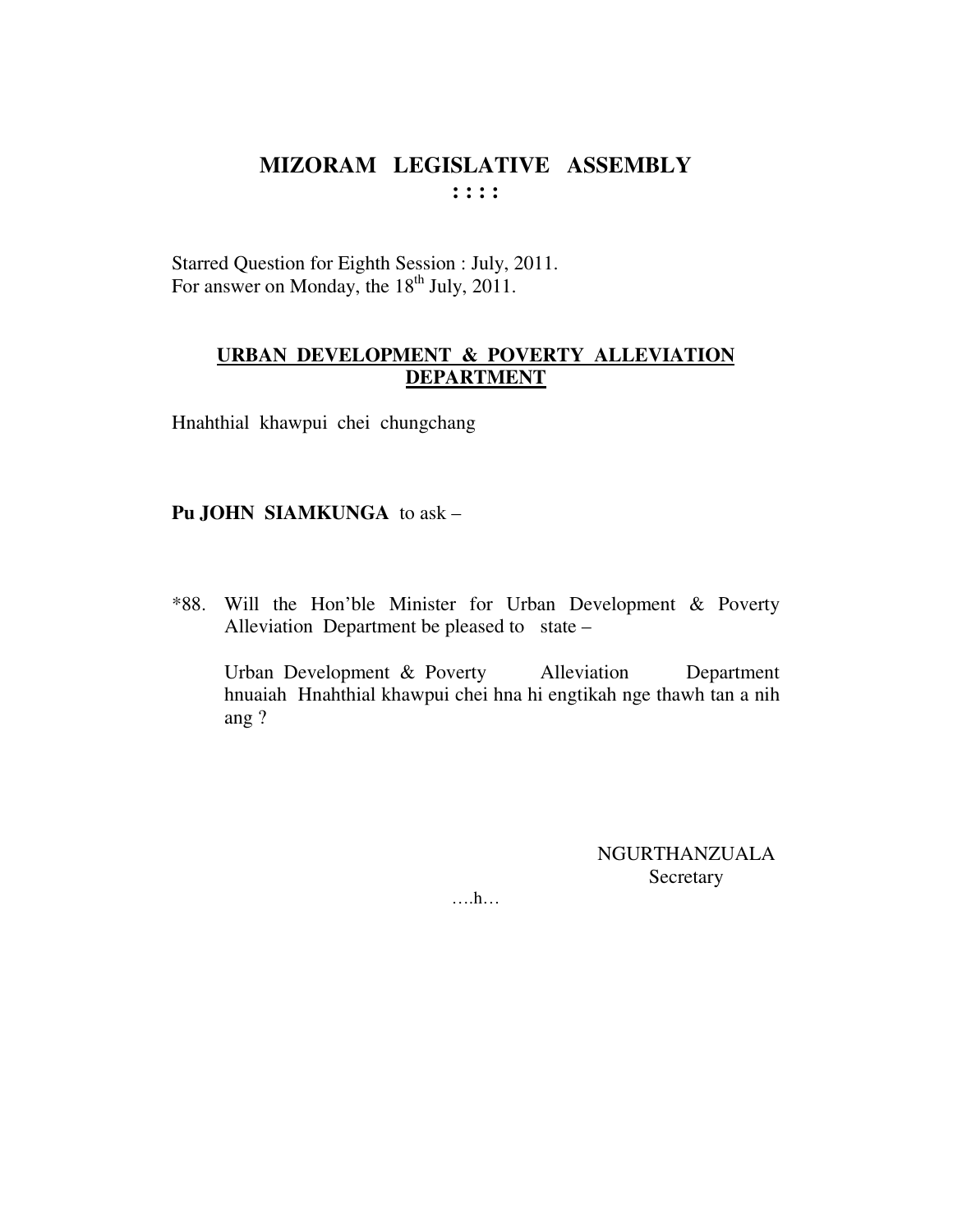#### MIZORAM LEGISLATIVE ASSEMBLY  $\cdots$   $\cdots$   $\cdots$

Starred Question for Eighth Session : July, 2011 For answer on Monday, the 18<sup>th</sup> July, 2011.

#### **HOME DEPARTMENT**

TA/DA Rate chungchang.

#### Pu R.L. PIANMAWIA to ask -

- \*89. Will the Hon'ble Minister for Home Department be pleased to state  $-$ 
	- Court a hriatpuitu (witness) kal man TA/DA Rate hmanlai hi a) km 1-ah engzatnge?
	- Tun ai hian Rate (TA/DA) tihsan tumna a awm em?  $b)$

## **NGURTHANZUALA** Secretary

 $***m***$